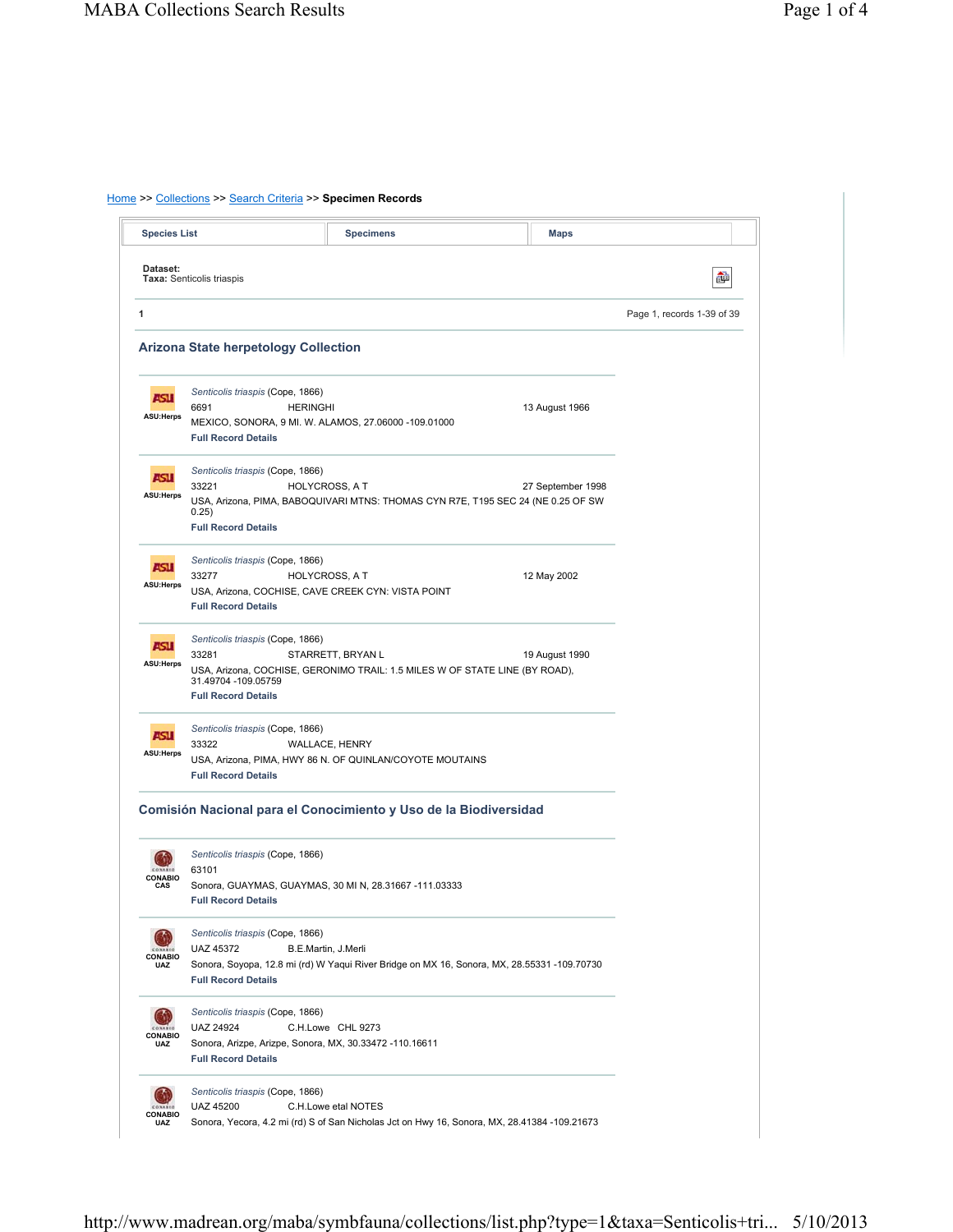|                                  | <b>Full Record Details</b>                                                                                                                                                                                              |
|----------------------------------|-------------------------------------------------------------------------------------------------------------------------------------------------------------------------------------------------------------------------|
| ONABIO<br>UAZ                    | Senticolis triaspis (Cope, 1866)<br><b>UAZ 45201</b><br>C.H.Lowe, P.A.Holm<br>Sonora, Yecora, 7.4 mi (rd) N Nuri Jct on Hwy 16, Sonora, MX, 28.44947 -109.25865<br><b>Full Record Details</b>                           |
| ONABIO<br><b>UAZ</b>             | Senticolis triaspis (Cope, 1866)<br>UAZ 40079<br>C.H.Lowe, R.L.Todd<br>Sonora, Yecora, 3.4 mi (rd) W Sonora-Chihuahua Border (on Maicova-Yepachic rd), Sonora, MX,<br>28.43627 -108.55189<br><b>Full Record Details</b> |
| <b>CONABIO</b><br>UAZ            | Senticolis triaspis (Cope, 1866)<br><b>UAZ 44781</b><br>C.R.Schwalbe, B.E.Martin<br>Sonora, Alamos, 9.0 mi (rd) W of Alamos on MX 9, Sonora, MX, 27.07460 -109.06279<br><b>Full Record Details</b>                      |
| <b>CONABIO</b><br>UAZ            | Senticolis triaspis (Cope, 1866)<br><b>UAZ 45199</b><br>C.R.Schwalbe, B.E.Martin<br>Sonora, Alamos, 01.1 mi (rd) W of Alamos on MX Hwy 9, Sonora, MX, 27.02946 -108.94789<br><b>Full Record Details</b>                 |
| <b>CONABIO</b><br><b>UAZ</b>     | Senticolis triaspis (Cope, 1866)<br><b>UAZ 49024</b><br>Jim Merli<br>Sonora, Yecora, On MX Hwy 16 at town of Tepoca, Sonora, MX, 28.43389 -109.25250<br><b>Full Record Details</b>                                      |
| <b>CONABIO</b><br>UAZ            | Senticolis triaspis (Cope, 1866)<br>UAZ 32544<br>M.D.Robinson MDR 1043, photo 349<br>Sonora, Bavispe, 10 mi (by rd to Bavispe) SE of Colonia Oaxaca, Sonora, MX, 30.66384 -108.95723<br><b>Full Record Details</b>      |
| <b>CONABIO</b><br><b>SDNHM</b>   | Senticolis triaspis (Cope, 1866)<br>SDNHM19681<br>Meanley ND<br>SONORA, ALAMOS, Guirocoba, 26.90314 -108.69192<br><b>Full Record Details</b>                                                                            |
| <b>CONABIO</b><br><b>SDNHM</b>   | Senticolis triaspis (Cope, 1866)<br>SDNHM19682<br>Meanley ND<br>SONORA, ALAMOS, Guirocoba, 26.90314 -108.69192<br><b>Full Record Details</b>                                                                            |
| CONARIO<br><b>CONABIO</b><br>UAZ | Senticolis triaspis (Cope, 1866)<br>UAZ 45984<br>P.A.Holm, E.B.Wirt<br>Sonora, Yecora, 4.4 mi (rd) S Yecora Rd jct on MX Hwy 16, Sonora, MX, 28.30708 -108.92556<br><b>Full Record Details</b>                          |
| <b>CONABIO</b><br>UAZ            | Senticolis triaspis (Cope, 1866)<br>UAZ 26974<br>R.D.Krizman<br>Sonora, Alamos, ca 3 mi (rd) W Alamos, Sonora, MX, 27.04301 -108.97499<br><b>Full Record Details</b>                                                    |
| <b>CONABIO</b><br>UAZ            | Senticolis triaspis (Cope, 1866)<br>UAZ 46092<br>Warren, Schwalbe, Aerson<br>Sonora, Alamos, 4.7 mi (rd) W of Alamos on Navajoa Rd, Sonora, MX, 27.05738 -108.99884<br><b>Full Record Details</b>                       |
| <b>CONABIO</b><br><b>UIMNH</b>   | Senticolis triaspis intermedia (Boettger, 1883)<br>17684<br>Sonora, NACOZARI DE GARCIA, MAGUARICHIC, 27.43333 -108.76667<br><b>Full Record Details</b>                                                                  |
| <b>CONABIO</b>                   | Senticolis triaspis intermedia (Boettger, 1883)<br>117768                                                                                                                                                               |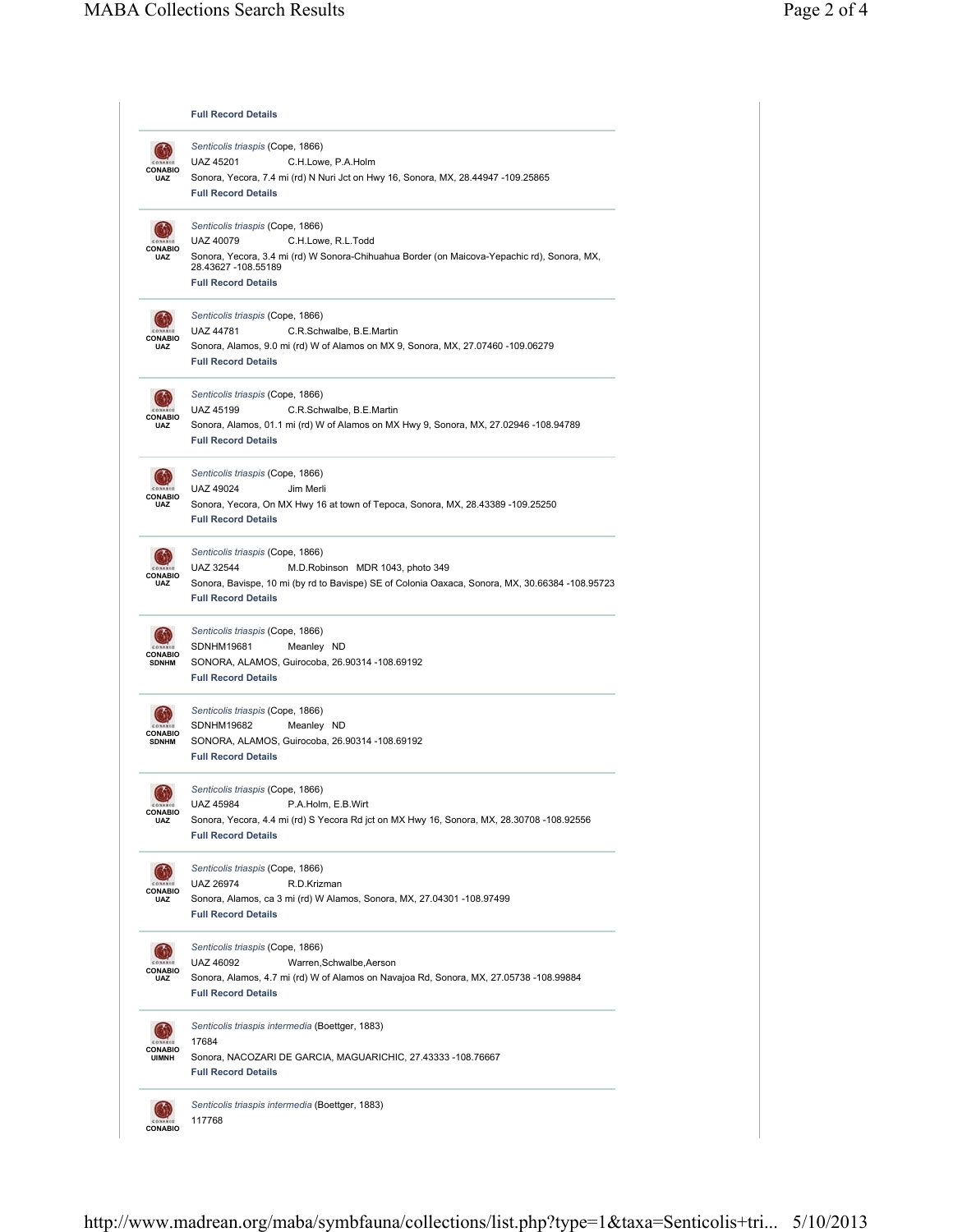|                                                                 | Sonora, NACOZARI DE GARCIA, MAGUARICHIC, 27.43333 -108.76667<br><b>Full Record Details</b>                                                                                                                                                              |  |  |  |  |
|-----------------------------------------------------------------|---------------------------------------------------------------------------------------------------------------------------------------------------------------------------------------------------------------------------------------------------------|--|--|--|--|
| <b>Madrean Archipelago Biodiversity Assessment Observations</b> |                                                                                                                                                                                                                                                         |  |  |  |  |
|                                                                 | Senticolis triaspis (Cope, 1866)<br>A.L. Reina-G.<br>20 November 1997                                                                                                                                                                                   |  |  |  |  |
| <b>MABA:MABA</b>                                                | Mexico, Sonora, Yécora, Río Maycoba at MEX 16, 9.8 km (by air) WSW of Maycoba, 28.37417 -<br>108.75833                                                                                                                                                  |  |  |  |  |
|                                                                 | <b>Full Record Details</b>                                                                                                                                                                                                                              |  |  |  |  |
| <b>MABA:MABA</b>                                                | Senticolis triaspis (Cope, 1866)<br>son-trv-2071<br>22 November 1997<br>A.L. Reina-G.                                                                                                                                                                   |  |  |  |  |
|                                                                 | Mexico, Sonora, Yécora, Río Maycoba at MEX 16, 15.9 km (by air) E of Yécora, 28.37472 -<br>108.75889<br><b>Full Record Details</b>                                                                                                                      |  |  |  |  |
| <b>ISLAND</b>                                                   | Senticolis triaspis (Cope, 1866)                                                                                                                                                                                                                        |  |  |  |  |
| <b>MABA:MABA</b>                                                | ari-ror-015<br>C. Robles-Elias<br>05 August 2008                                                                                                                                                                                                        |  |  |  |  |
|                                                                 | Mexico, Sonora, Imuris, Casa Grande (main ranch house) adjacent to the Río Cocospera, Rancho<br>El Aribabi, 19.1 km ENE of Imuris, 30.85614 -110.66573<br><b>Full Record Details</b>                                                                    |  |  |  |  |
| <b>SALE</b><br><b>ISLAND</b>                                    | Senticolis triaspis (Cope, 1866)                                                                                                                                                                                                                        |  |  |  |  |
| <b>MABA:MABA</b>                                                | 04 September 2011<br>D.J. Bygott<br>Mexico, Sonora, Bacadéhuachi, Rincón de Guadalupe, 16.5 km (by air) ENE of Bacadéhuachi,<br>Arroyo Campo los Padres (Río Riito drainage), Sierra de Bacadéhuachi, 29.84444 -108.97694<br><b>Full Record Details</b> |  |  |  |  |
| <b>ISLAND</b>                                                   | Senticolis triaspis (Cope, 1866)                                                                                                                                                                                                                        |  |  |  |  |
| <b>MABA:MABA</b>                                                | ssl-dtr-009<br>Dale Turner<br>23 September 2009<br>México, Sonora, Agua Prieta, Rancho el Pinito, Sierra San Luis, 31.19339 -108.93845<br><b>Full Record Details</b>                                                                                    |  |  |  |  |
| <b>ISLAND</b>                                                   | Senticolis triaspis (Cope, 1866)                                                                                                                                                                                                                        |  |  |  |  |
| <b>MABA:MABA</b>                                                | G.M. Ferguson<br>01 August 2006<br>México, Sonora, Huásabas, Sierra La Madera (Oposura), 1 km E of Puerto el Encino at km marker<br>198 on Moctezuma-Huásabas hwy, 29.86667 -109.44167<br><b>Full Record Details</b>                                    |  |  |  |  |
| <b>ISLAND</b>                                                   | Senticolis triaspis (Cope, 1866)                                                                                                                                                                                                                        |  |  |  |  |
| <b>MABA:MABA</b>                                                | J.A. Lemos-Espinal<br>21 July 2004                                                                                                                                                                                                                      |  |  |  |  |
|                                                                 | Mexico, Sonora, Rosario de Tesopaco, Near Nuri, KM 95 San Nicolás-Obregón, 28.10750 -<br>109.32444<br><b>Full Record Details</b>                                                                                                                        |  |  |  |  |
|                                                                 | Senticolis triaspis (Cope, 1866)                                                                                                                                                                                                                        |  |  |  |  |
| <b>MABA:MABA</b>                                                | N.J. Czaplewski<br>23 April 1987<br>United States, Arizona, Pima, Santa Rita Mountains, Florida Canyon near Florida Work Camp,<br>31.75000 -110.83333<br><b>Full Record Details</b>                                                                     |  |  |  |  |
| <b>ISLAND</b>                                                   | Senticolis triaspis (Cope, 1866)                                                                                                                                                                                                                        |  |  |  |  |
| <b>MABA:MABA</b>                                                | P.C. Rosen<br>09 November 2008<br>son-ros-114<br>Mexico, Sinaloa, El Fuerte, Between Los Amoles village and San Pedro, ENE of El Fuerte, 26.53290<br>-108.42879                                                                                         |  |  |  |  |
|                                                                 | <b>Full Record Details</b>                                                                                                                                                                                                                              |  |  |  |  |
|                                                                 | Senticolis triaspis (Cope, 1866)<br>S. Jacobs<br>01 October 2006                                                                                                                                                                                        |  |  |  |  |
| <b>MABA:MABA</b>                                                | Mexico, Sonora, Moctezuma, 23.4 km (by ir) ENE of Moctezuma, Sierra de la Madera, 29.86856 -<br>109.44117                                                                                                                                               |  |  |  |  |
|                                                                 | <b>Full Record Details</b>                                                                                                                                                                                                                              |  |  |  |  |
|                                                                 | Senticolis triaspis (Cope, 1866)                                                                                                                                                                                                                        |  |  |  |  |
|                                                                 | T. Burkhardt<br>27 July 2003                                                                                                                                                                                                                            |  |  |  |  |